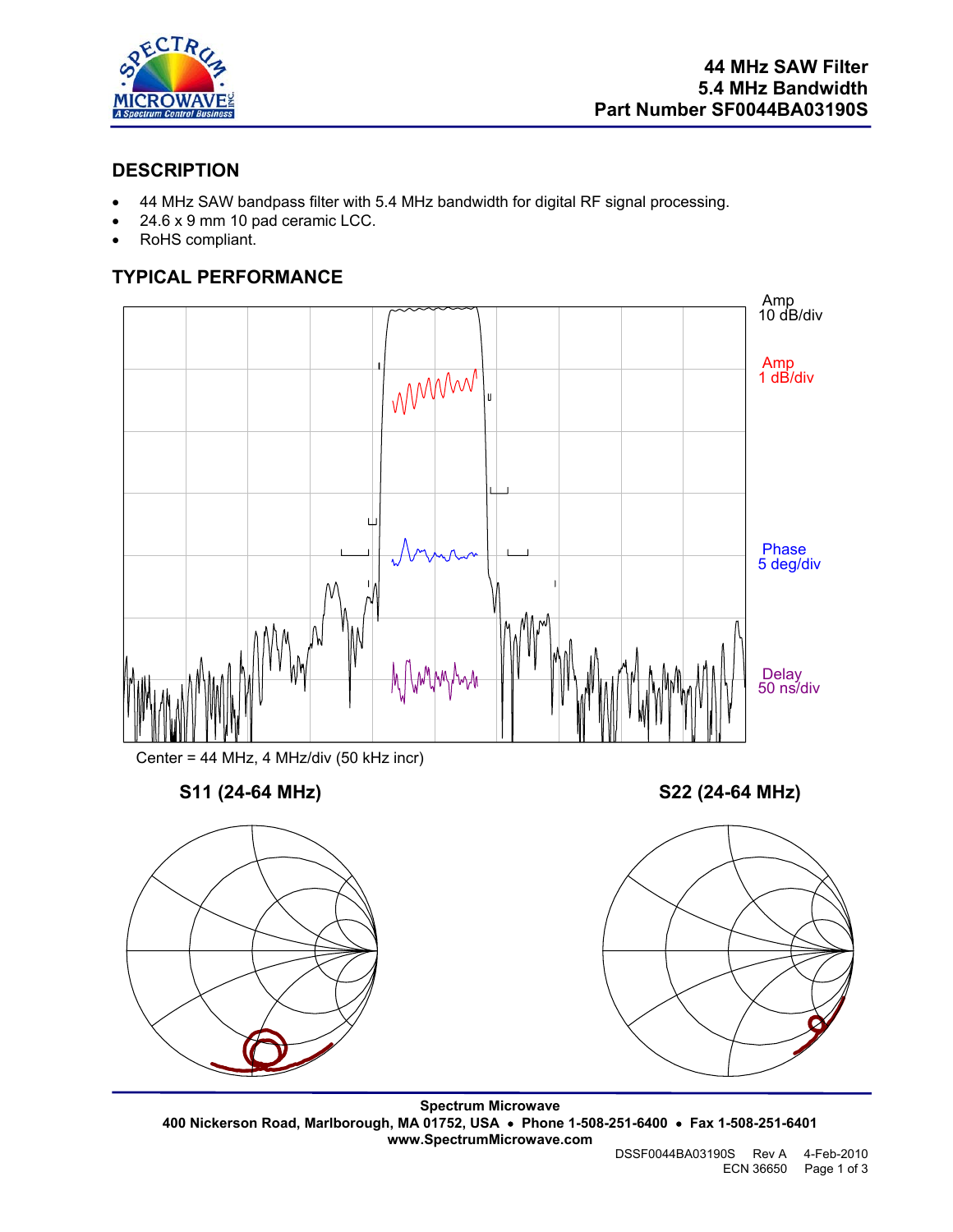

#### **SPECIFICATION**

| Parameter                                                                                           | <b>Min</b> | <b>Typ</b> | <b>Max</b>               | <b>Units</b>    |
|-----------------------------------------------------------------------------------------------------|------------|------------|--------------------------|-----------------|
| Center Frequency, $F_c$                                                                             |            | 44         |                          | <b>MHz</b>      |
| Insertion Loss at Fc                                                                                |            | 22.4       | 25                       | dB              |
| Passband Ripple (41.3 to 46.7 MHz)                                                                  |            | 0.7        | 1                        | $dB$ p- $v$     |
| Response at 41.25 and 46.75 MHz                                                                     |            | 1          | 1.5                      | dB              |
| 2, 3<br><b>Group Delay Variation</b>                                                                |            | 35         | 45                       | ns p-v          |
| <b>Absolute Delay</b>                                                                               |            | 2.35       |                          | <b>us</b>       |
| Attenuation at 38 MHz <sup>2</sup>                                                                  | 40         | 46         | $\overline{\phantom{0}}$ | dB              |
| Attenuation at 39.75 MHz <sup>2</sup>                                                               | 45         | 47         |                          | dB              |
| Attenuation at 40.25 MHz <sup>2</sup>                                                               | 35         | 44         |                          | dB              |
| Attenuation at 40.45 MHz <sup>2</sup>                                                               | 10         | 38         |                          | dB              |
| Attenuation at 47.45 MHz <sup>2</sup>                                                               | 15         | 42         |                          | dB              |
| Attenuation at 47.6 MHz <sup>2</sup>                                                                | 30         | 44         |                          | dB              |
| Attenuation at 48.7 MHz <sup>2</sup>                                                                | 40         | 48         |                          | dB              |
| Attenuation at 50.0 MHz <sup>2</sup>                                                                | 40         | 48         |                          | dB              |
| Attenuation at 51.75 MHz <sup>2</sup>                                                               | 45         | 55         |                          | dB              |
| Rejection (20 to 38 MHz) $^2$                                                                       | 35         | 44         |                          | dB              |
| Rejection (52 to 70 MHz) <sup>2</sup>                                                               | 35         | 48         |                          | dB              |
| Source and Load Impedance                                                                           | 75         |            |                          | ohms            |
| <b>Temperature Coefficient of Frequency</b>                                                         | -86        |            |                          | ppm/°C          |
| <b>Ambient Temperature</b><br>Natori 1 Defensas fracusaeu Computed es mesos ef the 2 dD fracuscates |            | 25         |                          | $\rm ^{\circ}C$ |

Notes: 1. Reference frequency. Computed as mean of the 3 dB frequencies.

2. All dB values are referenced to the insertion loss value.

3. A 2% smoothing factor (100 KHz) from 41.3 to 46.7 MHz shall be allowed.

### **MAXIMUM RATINGS**

| Parameter                   | 7 I N | 15 D.Y |     |
|-----------------------------|-------|--------|-----|
| Storage Temperature Range   | -40   | 85     |     |
| Operating temperature Range | 15    | 65     |     |
| Input Power Level           |       |        | dBm |

## **MATCHING CIRCUIT**



Note: External matching components are not required.